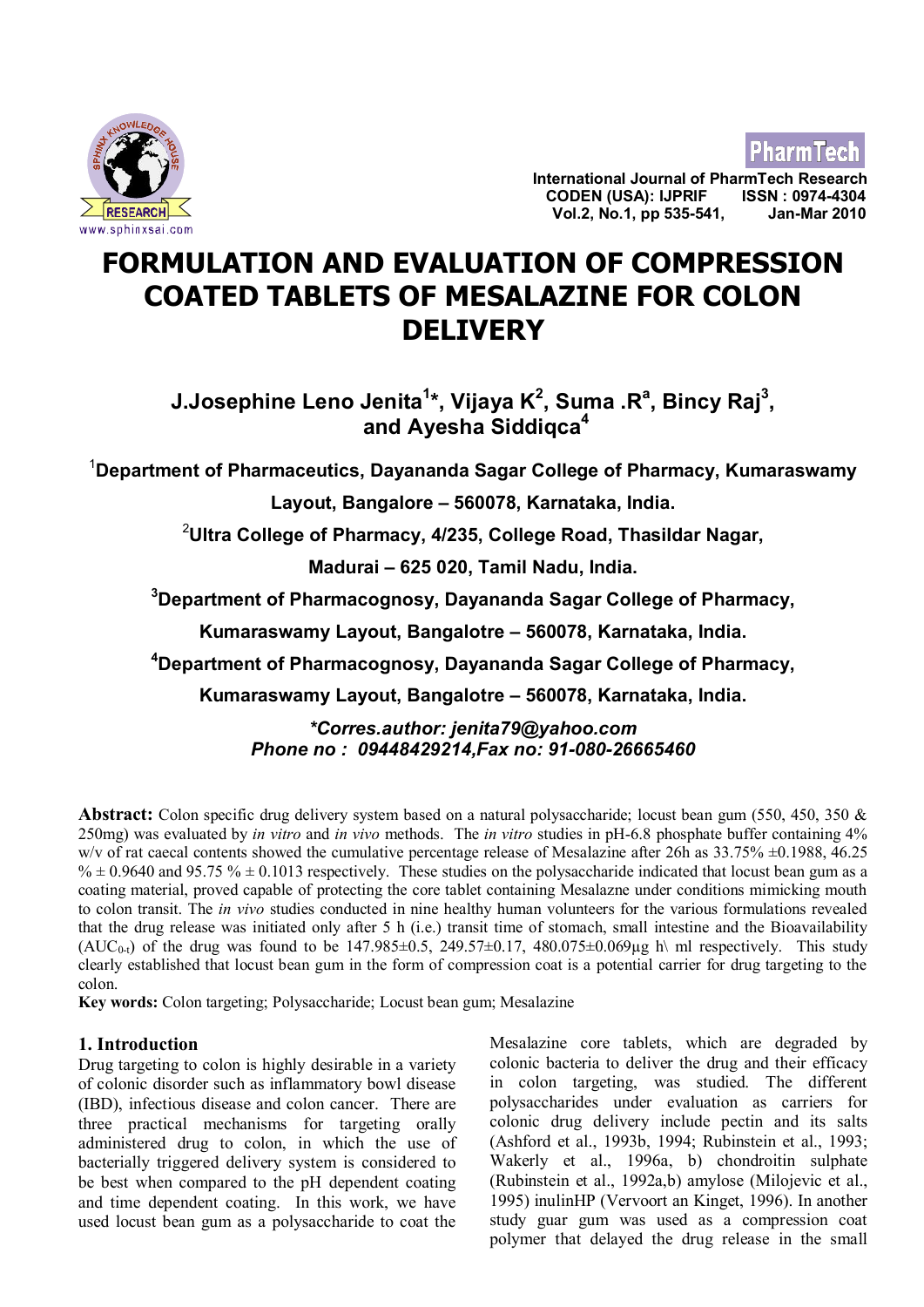intestine by forming swellable layer around the drug core and is degraded by colonic bacterial enzymes, thereby releasing the drug in the colon (Rama prasad, Y.V.et al., 1998, Krishnaiah Y.S.R. et al., 1998). This formed the basis of investigating the usefulness of locust bean gum (containing polygalactomannans like guar gum) as a carrier for drug targeting to the colon. Further, Mesalazine, 5-amino salicylic acid is very effective in the treatment of inflammatory bowl diseases. However systemic circulation of the drug may be associated with acute pancreatitis (Issacs K.C. & Murthy D. 1990) and nephrotoxicity (Navis B.H. et al., 1998). This may be optimized with a control drug delivery system, which maximizes topical exposure of the drug to the diseased tissue and minimizes systemic absorption of the drug. Locust bean gum is a high molecular weight (3,10,000) hydro colloidal polysaccharide derived from the endosperm of the seed of *Ceratonia siliqua Linn* (Family- Leguminosae). The physical properties of Locust bean gum are similar to those of guaran and the two gums can be used interchangeably in pharmaceutical preparations. The gum contains 88% D-galacto-D-mannoglycan, 4% pentan, 6% of proteins, 1% cellulose and 1% ash. The structure of Locust bean gum differs from the structure of guaran only in the smaller number of D-galactosyl units as side chain. In pharmaceutical formulations, Locust bean gum is used as a binder, flocculating agent, thickening and stabilizing agent. In the present investigation, locust bean gum in the form of compression coat applied over core tablets was evaluated as a suitable carrier for colonic drug delivery. *In vitro* drug release studies were carried out on Mesalazine core tablets compression coated with different quantities of locust bean gum in simulated gastro intestinal fluids in the presence and absence of rat caecal contents.

# **2. Materials and methods**

# **2.1. Materials:**

Locust bean gum was obtained from Fluka Biochemica, Switzerland. Mesalazine (5-amino salicylic acid) was obtained from Sun Pharmaceuticals Ltd., India. Microcrystalline cellulose and magnesium stearate were obtained from Loba chemic Pvt. Ltd., India. Starch was obtained from E-Merck (India) Pvt. Ltd., India. Talc and Sodium lauryl sulphate were obtained from S.D.Fine chem. Ltd., India.

# **2.2. Preparation of Core tablets:**

Each core tablet (average weight 80mg) for *in vitro* and *in vivo* drug release studies consists of Mesalazine (40mg), microcrystalline cellulose (MCC, 29mg), dried starch (5mg), sodium lauryl sulphate (4 mg), talc (1.5mg) and magnesium stearate (0.5mg). Starch and sodium lauryl sulphate were added to obtain fast disintegration tablets (disintegration time <1min) of Mesalazine. The materials were weighed, mixed and passed through a mesh  $(250\mu m)$  to ensure complete mixing. The tablets were prepared by compressing the thoroughly mixed materials using 6 mm round, flat and plain punches on a single station tablet machine (Cadmach India). The thickness of the core tablet was 2mm and their crushing strength was checked at  $3\text{kg/cm}^2$ .

## **2.3. Preparation of Compression coated tablets:**

The formulated core tablets were compression-coated with different quantities of coating material containing 550, 450, 350 and 250 mg of Locust bean gum (Table 1). Since Locust bean gum alone gave very soft coats, microcrystalline cellulose was included in the coat formulations to impart enough hardness. The compression coating was provided by placing half the quantity of coating material in the die cavity, then the core tablet was carefully positioned in the center and filled with the other half of the coating material. The coating material was compressed at the pressure of 5000kg using 9mm round, flat and plain punches. The crushing strength of the tablet was  $\frac{5 \text{kg/cm}^2}{2}$ .

# *2.4. In vitro* **drug release studies:**

The compression coated Mesalazine tablets were evaluated for their integrity in the physiological environment of stomach and small intestine under conditions mimicking mouth to colon transit. These studies were carried out using a USP XXII / XXIII dissolution rate test apparatus (Apparatus 1, 100rpm, 37 ºC). The tablets were tested for the drug release for 2 h in 0.1N HCl (900 ml), as the average gastric emptying time is about 2 h. Then the dissolution medium was replaced with pH 7.4 phosphate buffer (900 ml) and tested for 3 h, as the average small intestine transit time is about 3 h. At the end of the time periods, two samples each of 1ml were taken, suitably diluted and analysed for Mesalazine content using spectrofluorimeter (Jasco FP-750).

The susceptibility of locust bean gum coats to the enzymatic action of colonic bacteria was assessed by continuing the drug release studies in 100 ml of pH 6.8 phosphate buffered saline (PBS) containing 4%w/v of rat caecal contents. The caecal contents were obtained from male albino rats (obtained from Pasteur institute, Coonoor, Nilgiris, Tamil Nadu, India) after pretreatment for 7 days with locust bean gum dispersion, as the studies earlier have shown the presence of 4% w/v rat caecal contents in pH 6.8 PBS obtained after 7 days pre-treatment of rats with 1 ml of 2% w/v of locust bean gum have provided the best conditions for *in vitro* evaluation on Locust bean gum (Rama Prasad et.al., 1998). Thirty minutes before the studies, the rats were killed by spinal traction. The abdomen were opened, the caecai were isolated, ligated at both ends, dissected and immediately transferred into pH 6.8 PBS previously bubbled with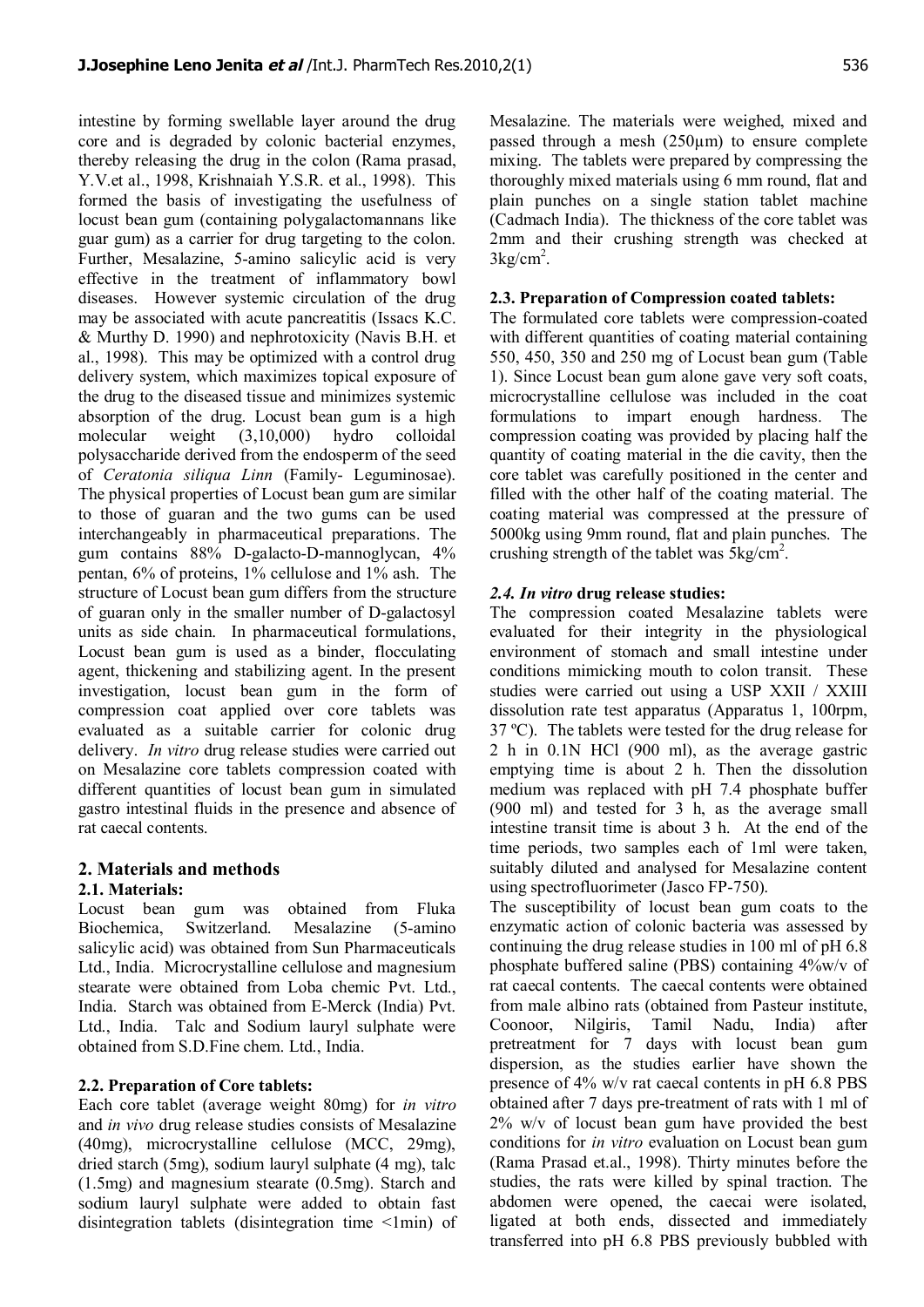$CO<sub>2</sub>$ . The caecal bags were opened; their contents were individually weighed, pooled and then suspended in PBS to give a final caecal dilution of 4% w/v. As the caecum is naturally anaerobic, all these operations were carried out under  $CO<sub>2</sub>$ . The drug release studies were carried out in USP dissolution rate test apparatus (apparatus 1, 100rpm,  $37^{\circ}$ C) with slight modification (Krishaniah Y. S. R. et al., 1998). A beaker (capacity 150 ml, internal diameter 55 mm) containing 100 ml of dissolution medium was immersed in 1000 ml vessel containing water, which was in turn in the water bath of the apparatus. The coated tablets were placed in the baskets of the apparatus and immersed in the dissolution medium containing rat caecal contents. The experiments were carried out with continuous  $CO<sub>2</sub>$ supply into the beakers to simulate anaerobic environment of the caecum. The drug release studies were carried out for 21 h (usual colonic transit time is 20-30 h) and 1 ml samples were taken at different time intervals and replaced with 1 ml of fresh PBS bubbled with  $CO<sub>2</sub>$ . The volume was made upto 10 ml with PBS, centrifuged and the supernatant liquid was filtered through bacteria proof filter and analysed for Mesalazine spectro-fluorimetrically (Ramuseen S. et al., 1982). The above study was carried out for all the Mesalazine coated tablets without rat caecal content in pH-6.8 PBS (control).

#### *2.5. In vivo* **Drug studies:**

For *in vivo* studies of the usefulness of Locust bean gum in the colon drug delivery, nine male healthy human volunteers of 20-23 years age and 55- 70 kg weight were selected. They were non-alcoholics, non-smokers and were not on any drugs. The purpose of the study was fully explained and each volunteer had given their written consent and had been approved by the ethical committee of the institution. Their liver and kidney function were assessed to be normal by clinical and standard biochemical investigation. A 9 x 3 complete cross over design was carried out in nine healthy male volunteers. After overnight fasting, the three different coated formulations F1, F2, F3 (Table 1) of Mesalazine were given to the volunteers along with 200ml of water. The food was with held for a period of 2 h. The blood samples were collected at 0, 3, 5, 7, 10, 13, 16,19, 22, 25, 28 & 31h. The plasma was separated, drug was extracted (Atterman K, et al., 1980) and analysed by spectro-fluorimetry (Rasmuseen S. N. et al., 1982).

#### **2.6. Data Analysis:**

Data were generated by assuming the first order absorption and one compartment model with first order elimination. The maximum peak concentration (Cmax) and time of its occurance (Tmax) were directly computed from the plasma concentration versus time plot. The elimination rate constant (Kel) was determined from the terminal phase of the log plasma

concentration versus time profile by least square regression analysis. From this Kel was calculated as  $Kel = slope \times 2.303$ . The elimination half-life was calculated as t  $_{1/2}$  = 0.693/Kel. The area under the plasma concentration time curve from 0→t\* (AUC  $_{0\rightarrow t^*}$ ) and from 0- $\infty$  (AUC  $_{0\rightarrow\infty}$ ) and mean residence time (MRT) was calculated using trapezoidal rule.

#### **3. Results**

#### *3.1. In vitro* **Drug release studies:**

The percentage of drug release at different time periods from the Mesalazine tablet compression coated with coat formulation F1, F2 and F3 in  $0.1N$  HCl  $(2 h)$ , pH 7.4 phosphate buffer (3 h) and pH 6.8 phosphate buffer saline (21 h) are shown in Fig. 1. The result of the drug release studies carried out in the presence of 4% w/v rat caecal contents in pH 6.8 PBS are shown in Fig. 2. From the above-mentioned figures it was clear that the drug was not released till 5 h that indicated that the drug was not released in the presence of 0.1N HCl and pH 7.4 - phosphate buffer.

#### *3.2. In vivo* **Drug release studies:**

*In vivo* studies conducted in nine healthy human volunteer for the various formulation revealed that, the drug release was initiated only after 5 h.The blood samples collected from the healthy male volunteers showed different pharmacokinetic parameters for the different formulations. The parameters were shown in Table 2, and the mean plasma concentrations of different formulations are given in Fig 3. The pharmacokinetic parameters and the mean plasma concentration showed that the drug from all the formulation was released only.

#### **4. Discussion**

The successful delivery of drugs to the colon requires the protection of drug from being released in stomach and small intestine. The present investigation, locust bean gum in the form of compression coat was applied over Mesalazine core tablet and drug release studies were carried out condition mimicking mouth to colon transit. The *in vitro* release of the drug from tablets coated with coat formulation containing 600, 500 & 400 mg of locust bean gum (F1, F2, F3) was not found till 5 h of testing in simulated gastric and intestinal fluid (Fig.1). But on exposure to the dissolution fluid, the gum got hydrated and formed a viscous gel layer that slowed down further sleeping-in of dissolution fluid towards the core tablets. The hydration of locust bean gum seemed not to be affected by pH of the dissolution medium. Thus, locust bean gum in the form of coat was capable of protecting the drug from being released completely in the physiological environment of stomach and small intestine. However the tablet with coat formulation F4 was found disintegrated within 30 min in pH 7.4 - phosphate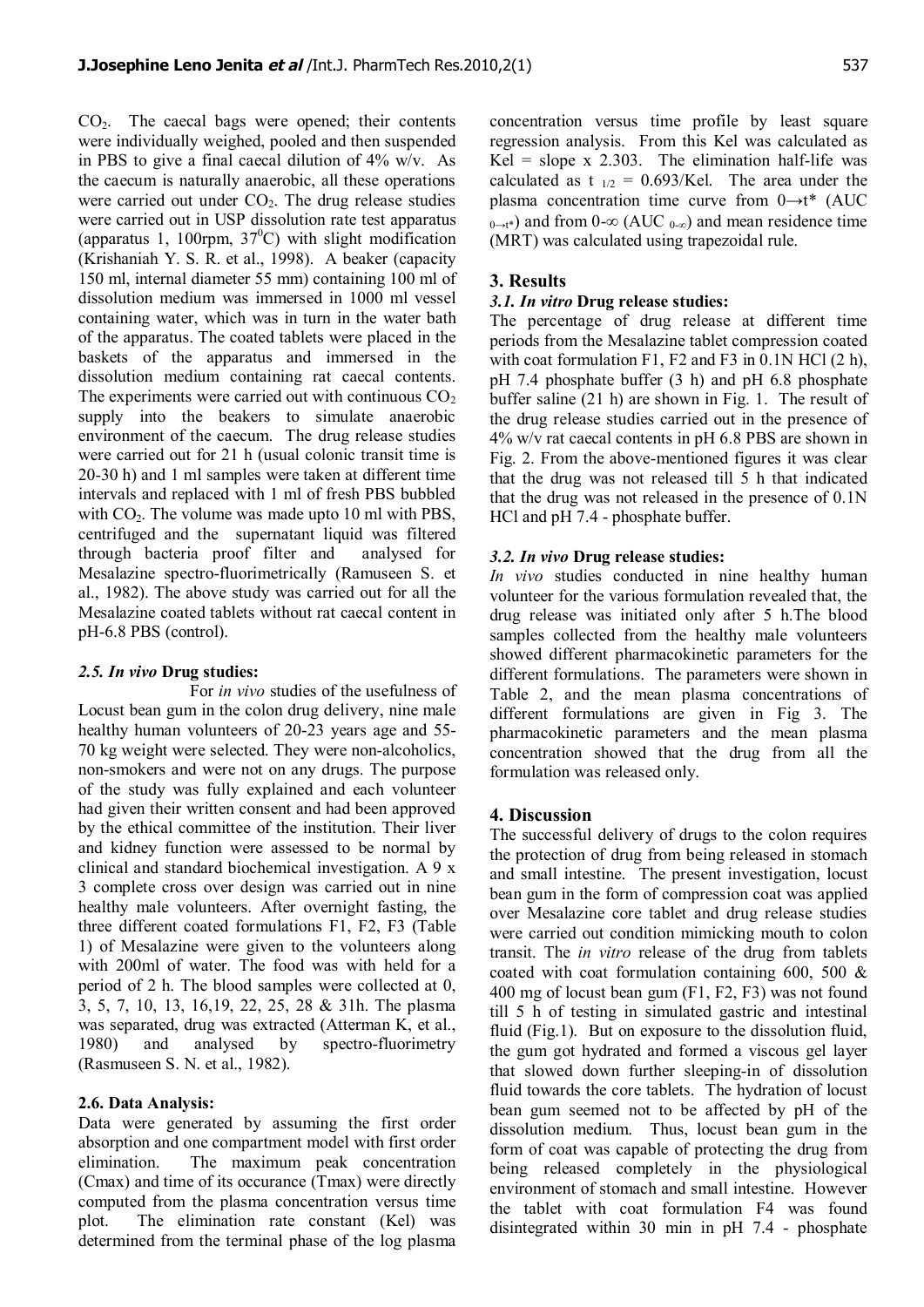buffer and this may be due to lesser gum content (300mg) of the coat, which was unable to remain intact, and failed to protect the drug core from being released. To assess the integrity of the coats, the drug release was further continued for 21 h by replacing the dissolution medium with pH 6.8 PBS. At the end of experiment (26 h), the cumulative mean percentage (S.D) of drug released from the coat formulations F1,F2 & F3 were found to be  $33.75\% \pm 0.1988$ , 46.25  $\% \pm 0.9640$ , 95.75  $\% \pm 0.1013$  respectively. This indicated that gum coat would not permit the release of the bulk of the drug until the coat was broken. The aim of drug delivery system targeted to the colon is not only to protect the drug from being released in the physiological environment of stomach and intestine, but also to release the drug in the colon after enzymatic degradation of colonic bacteria. Hence, the *in vitro* drug release studies were carried out in pH 6.8 PBS containing 4% w/v of rat caecal contents. At the end of 26 h of testing which included testing in simulated gastric and intestinal fluid, the percent of Mesalazine released from the coated tablets with formulation F1 was found to be only 33.75 % 0.1988, and there was no rapid increase in the delivery of drug to the colon. The formulation F2 was found to be 46.25  $\% \pm 0.9640$ , and there was small increase in the release of drug after 14 h. The formulation F3 showed a rapid increase of drug release after 13 h and the cumulative mean percentage release of the drug at 26 h was  $95.75\% \pm 0.1013$ . The release rate showed that the coat formulation F3 (400mg of locust bean gum) produced better release of Mesalazine. About 95.75% of the drug was released in the colon after protecting drug from the stomach and small intestine. It was also

evident from the results of drug release the presence and absence of rat caecal contents that the maximum amount of drug release occurred by the degradation of the coat material by the enzymes present in the caecal content. Even though the *in vitro* studies had revealed that the better release was obtained from the coat formulation F3, the *in vivo* studies using human volunteers was ultimate requirement to establish their credibility. The pharmacokinetic parameter and mean plasma concentration (Table.2, Fig.3) showed that the drug was released only after 5 h indicating that the coat formulation (F1, F2, F3) has a capability of preventing the drug release in the stomach and small intestine. It was also indicated that the AUC of the formulation F3 was greater  $338.53\pm0.89$  μg hrs / ml) when compared to other formulations. *In vitro* drug release studies and *in vivo* studies using the formulation F1, F2 & F3 clearly indicated that the locust bean gum as a coat material applied over core tablet was capable of protecting the drug from being released in the physiological environment of stomach, small intestine and susceptible to colonic bacterial enzymatic action with resultant drug release in the colon. Thus, the study clearly indicated that the locust bean gum was a potential colon specific drug delivery carrier.

| <b>Formulation</b> | Coat<br>Weight<br>(mg) | Composition<br>(mg) |            |                |      |
|--------------------|------------------------|---------------------|------------|----------------|------|
|                    |                        | <b>LBG</b>          | <b>MCC</b> | <b>Mgs</b>     | Talc |
| F1                 | 600                    | 550                 | 45         | $\overline{2}$ |      |
| F2                 | 500                    | 450                 | 45         | $\overline{2}$ | 3    |
| F3                 | 400                    | 350                 | 45         | $\overline{2}$ | 3    |
| F4                 | 300                    | 250                 | 45         | $\overline{2}$ | 3    |

**Table 1. Composition and thickness of Locust bean gum used to cover Mesalazine core tablets:**

 LBG: Locust Bean Gum MCC: Microcrystaline cellulose Mgs: Magnesium Stearate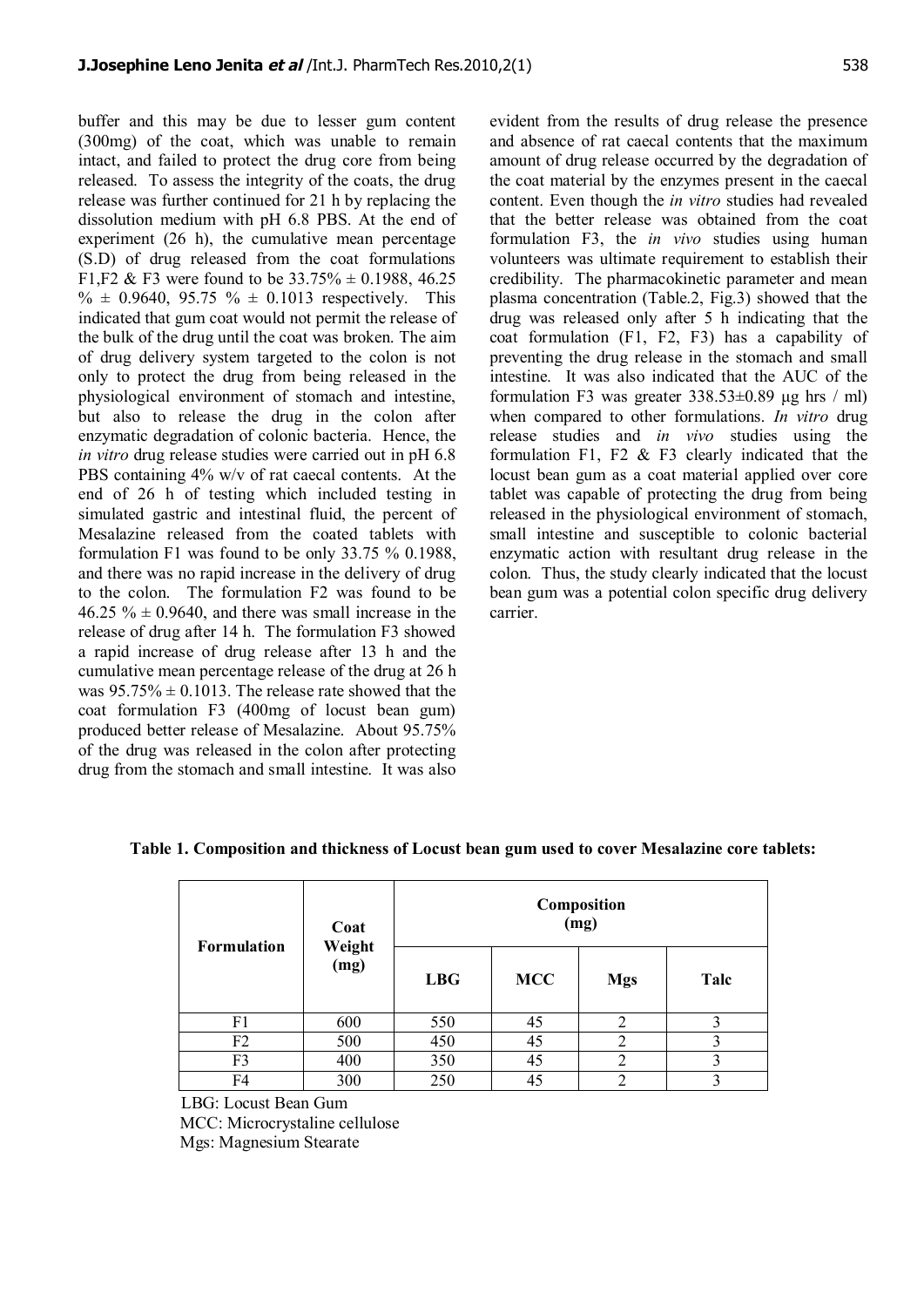| <b>Parameters</b>                    | F1                | F2                | F3                  |
|--------------------------------------|-------------------|-------------------|---------------------|
| C $_{\text{max}}$ (µg\ ml)           | $8.64 \pm 0.038$  | $15.92 \pm 0.11$  | $27.51 \pm 0.03$    |
| $T_{max}(h)$                         | $10\pm0.013$      | $10\pm0.063$      | $10\pm0.023$        |
| Kel(h)                               | $0.03012\pm0.43$  | $0.0513 \pm 0.11$ | $0.0353 \pm 0.012$  |
| Bio-half life (h)                    | $23 \pm 0.072$    | $13 \pm 0.032$    | $19\pm0.072$        |
|                                      |                   |                   |                     |
| AUC0-t <sup>*</sup> ( $\mu$ g h\ ml) | $147.985 \pm 0.5$ | $249.57 \pm 0.17$ | $480.075 \pm 0.069$ |
| AUC0- $\infty(\mu g h \mid m!)$      | $153.39\pm0.67$   | 249.57±0.45       | $338.53 \pm 0.35$   |
| AUMC0-t*( $\mu$ g h2\ ml)            | 2605.735 ± 0.32   | $122.22 \pm 0.02$ | $8276.85 \pm 0.49$  |
| AUMC0-t*( $\mu$ g h2\ ml)            | 9847.49±0.01      | 4240.47±0.095     | $20084.33\pm0.01$   |
| MRT(h)                               | $64.19 \pm 0.24$  | $50.49 \pm 0.069$ | $59.32 \pm 0.28$    |

**Table 2.:Pharmacokinetic parameter of the Mesalazine compression coated tablet obtained from the in vivo studies carried out using a 9X3 complete cross over study in healthy human volunteers.**

Each value represents mean  $\pm$  S.D.



**Fig.1. Cumulative mean (± S.D) percent drug released from Mesalazine tablets (n = 3) compression coated with different quantities of coating material containing 550, 450 and 350 mg of locust bean gum in 0.1 N HCl (2h), pH 7.4 buffer (3h) and pH 6.8 PBS (21h).**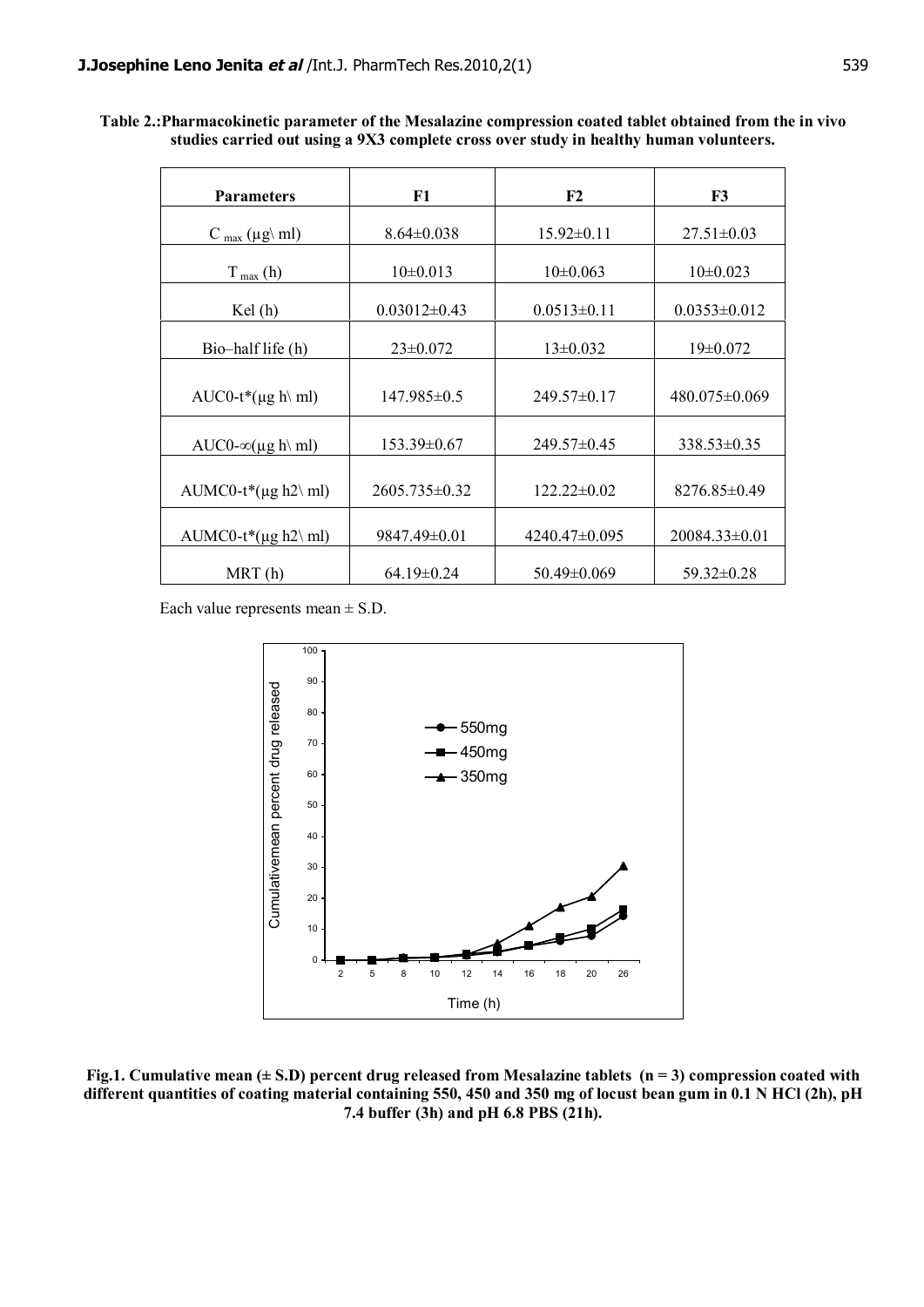

**Fig. 2. Cumulative mean (± S.D) percent drug released from Mesalazine tablets (n = 3) compression coated with different quantities of coating material containing 550, 450 and 350 mg of locust bean gum in 0.1 N HCl (2h), pH 7.4 buffer (3h) and pH 6.8 PBS containing 4% w/v of rat caecal contents (21h).**



**Fig. 3. Mean plasma (±S.D) concentration from Mesalazine tablets (n = 3) compression coated with different quantities of coating material containing 550, 450 and 350 mg of locust bean gum in healthy human volunteers**.